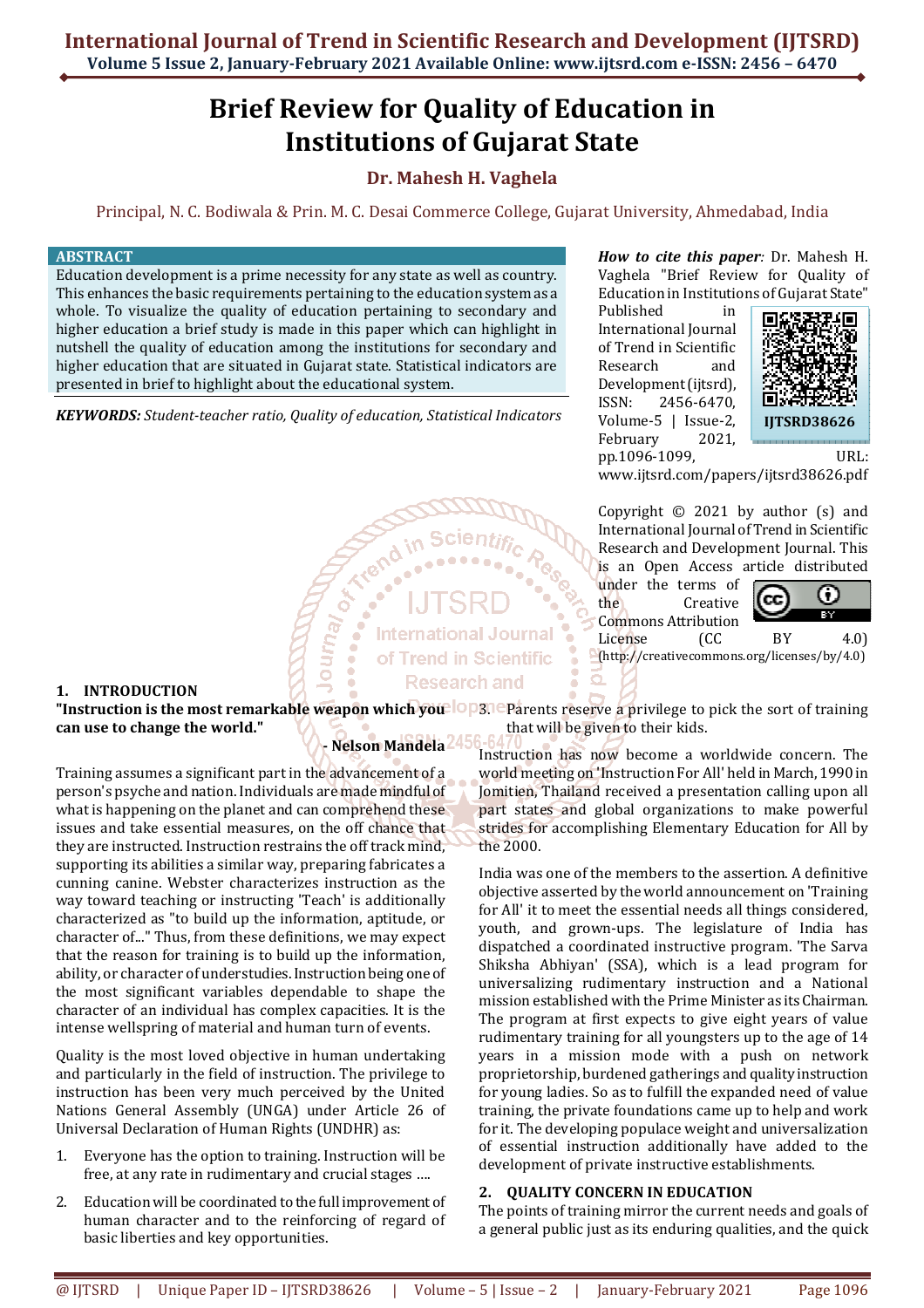#### International Journal of Trend in Scientific Research and Development (IJTSRD) @ www.ijtsrd.com eISSN: 2456-6470

worries of a network just as wide human beliefs. Finding the term quality in instructive talk is presently a general concern today. Quality has been widely characterized by Dewney et al. (1994) as, "meeting, surpassing and charming client's needs and desires with the acknowledgment that these requirements and wants will change after some time." The conviction that quality goes with benefit is plainly hostile with vision of participatory majority rules system that India maintains and rehearses in the political circle. Its training in the circle of instruction requests that the training accessible to all kids in various areas and segments of society has a similar quality. J. P. Naik depicts balance, quality and amount as the subtle triangle' of Indian instruction. Managing this allegorical triangle requires further hypothetical comprehension of value in training than has been what accessible in schools today.

Joined Nations instructive, Scientific and Cultural Organization's (UNESCO) as of late distributed worldwide observing report which examines methodical norms as the fitting setting of the quality discussion (see Global Monitoring Report 2006 – Literacy forever, UNESCO, 2006). Starting here of view, the kid's exhibition should be treated as a pointer of efficient quality. The quality measurement additionally should be inspected from the perspective of the encounters intended for the kid regarding information and abilities. Suspicion about the idea of information and the youngster's own tendency shapes the school ethos and the methodologies utilized by the individuals who set up the schedules and reading material and by instructors too.

The portrayal of information in course readings and different materials should be seen from the bigger viewpoint of the difficulties confronting humankind and the country today. No subject in the school educational plan can remain unapproachable from these bigger concerns, and hence the determination of information proposed to be remembered for each branch of knowledge requires cautious assessment regarding financial and social conditions and objectives. Quality in training remembers a worry for personal satisfaction for every one of its measurements. For the guardians and understudies, quality training signifies, "improving the nature of instruction perpetually implies raising the degrees of scholastic execution normally estimated in the grades in the different subjects which structure part of school educational plan. Concerning training quality is a general term and difficult to characterize and considerably more hard to gauge. That is the reason 3 educationists, researchers, instructive approach creators and chairmen don't arrive at same resolution while examining what makes great quality training or a subjective training. In any case, parental yearnings for instruction are gave a false representation of by endemic destitution and inconsistent social relations, and by absence of sufficient arrangement of tutoring of fair quality.

Just giving satisfactory framework, instructing learning material, satisfactory instructing and non-showing staff, giving favorable environment in the school for learning are not adequate prerequisites towards the quality training. Alongside this, parts of the educational program, viz. schedule, instructional method, assessment, connection and accreditation guidelines are likewise significant elements which should be tended to while managing quality issues in education.

#### **3. SCENERIO FOR GUJARAT STATE**

Gujarat is a state arranged in the western piece of India and offers its northwestern limit with Pakistan. The instruction division of the state gives uncommon consideration to the improvement of rudimentary training in Gujarat. The state government has likewise dispatched the area essential instruction program for making essential training obligatory and free for all understudies up to a specific age limit. It has likewise taken up a few measures for checking the pace of dropout at schools in Gujarat. A similar uniform structure of 10+2 instruction is followed in the schools of Gujarat.

There are a few colleges working in Gujarat which offers both undergrad and postgraduate projects in different controls. These are Gujarat University, Saurashtra University, Veer Narmad South Gujarat University, Hemchandracharya North Gujarat University, M. S. University, S. P. College Vallabh Vidyanagar, Bhavnagar University and Kachchh University and so on are the main State Universities. The four rural colleges in Gujarat are particularly given to the investigation of horticulture and different subjects identified with it. Aside from these, Indian Institute of Management Ahmedabad, Sardar Vallabhbhai National Institute of Technology, Surat, Institute of Infrastructure, Technology, Research and Management and National Institute of Design, Ahmedabad are a portion of the different lofty communities for higher learning in Gujarat. The state additionally has the absolute best building organizations in India like Sardar Vallabhbhai Patel Institute of Technology, Dhirubhai Ambani Institute of Information and Communication Technology, Pandit Deendayal oil college .the state likewise has best clinical universities like B.J. Clinical College, Gujarat Adani Institute of Medical science. Focal Salt and Marine Chemicals Research Institute is another presumed foundation working in Gujarat and does different exploration deals with inland lake salt, marine salt and sub-soil saline solution. In the developing territory of legitimate training, a head organization Gujarat National Law University was established in the capital city Gandhinagar which began giving instruction from the year 2004 and is positioned in top foundations in the nation. Indian Institute of Public Health Gandhinagar University is the main general wellbeing college of India, Launched by Public Health Foundation of India (PHFI), Indian Institute of Public Health Gandhinagar (IIPHG) intends to fortify the general wellbeing framework in the nation through instruction, preparing, examination, and support/strategy activities

Gujarat broke into the main 10 making sure about the ninth position in the nation for the year 2011-12 to the extent improving the nature of training in primary schools is concerned. This remarkable presentation of the state was an aftereffect of the assessment of the most recent instructive improvement record done by the National University of Education Planning and Administration (NUEPA) and the service of human asset and advancement (MHRD).

As of late, as indicated by information delivered by District Information System for Education (DISE) - 2011-12: Flash measurements, Gujarat has eclipsed states like Andhra Pradesh, Haryana, Himachal Pradesh, Madhya Pradesh and Punjab to specify a couple.

#### **4. STATISTICAL INDICATORS FOR SOCIAL SECTOR**

Social pointer (S.I.) is a proof that helps in appraisal of present position and future bearings. S.I. is an immediate and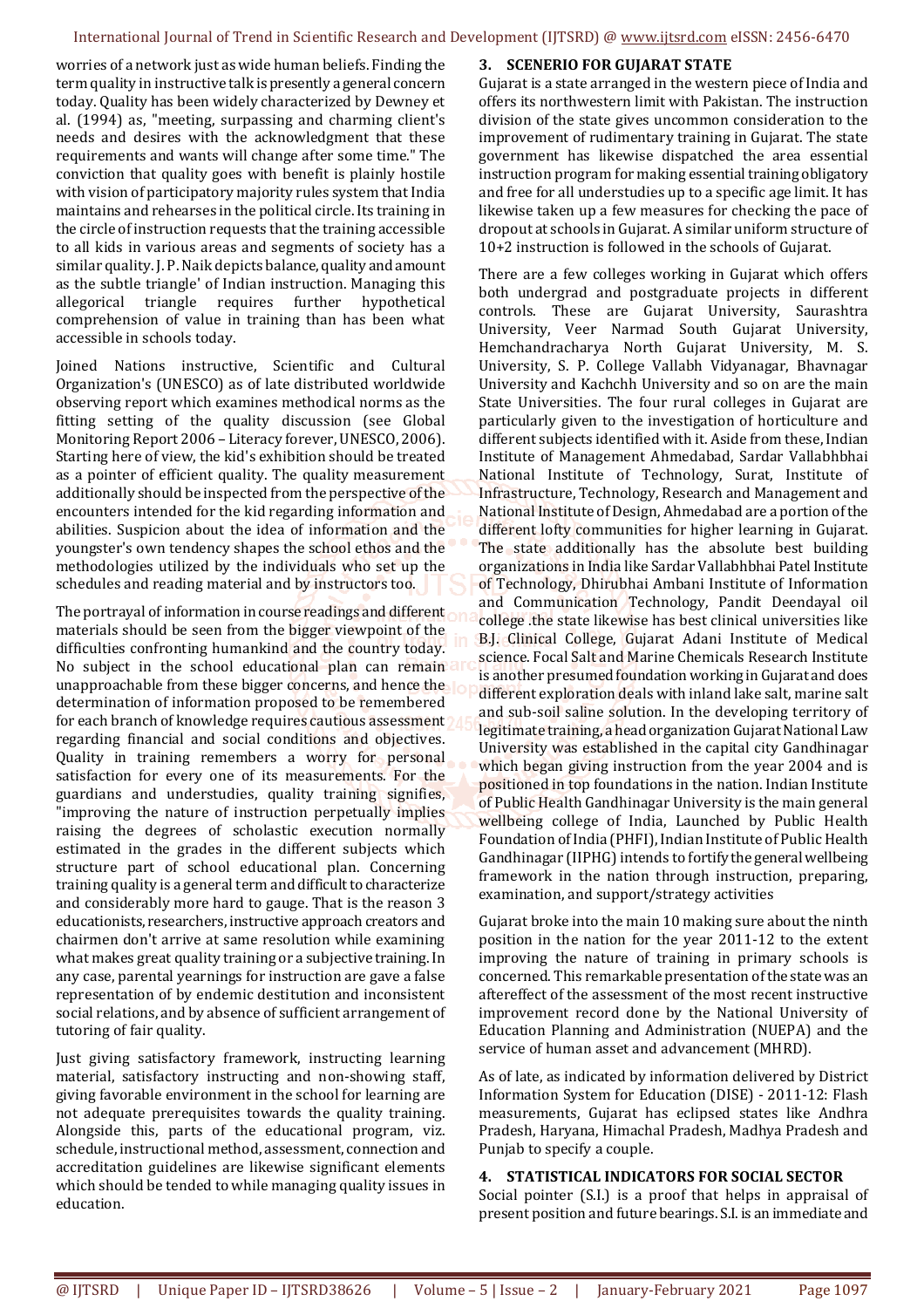legitimate factual measure which screens levels and changes after some time in a key and social concern.

Pointers might be referenced, for example, number identified with financial development and additionally insignificant, for example, qualities or merchandise. Most pointers are created so as to portray significant highlights of a bigger framework. OECD characterizes a marker as boundary or a worth got from boundaries data about deciding the condition of a wonders/domain/occasion with an essentialness that reaches out past and is legitimately connected with the boundary esteem.

| <b>Year</b> | <b>Institutions</b> |           | <b>No. of teachers</b> |                  | <b>Pupils</b>   |           | Pupil-teacher |                  |  |  |  |
|-------------|---------------------|-----------|------------------------|------------------|-----------------|-----------|---------------|------------------|--|--|--|
|             | <b>Number</b>       | Indicator | <b>Number</b>          | <i>Indicator</i> | Number (in'000) | Indicator | <b>Ratio</b>  | <b>Indicator</b> |  |  |  |
| 2007-08     | 8328                | (100)     | 78645                  | (100)            | 2772            | (100)     | 35            | (100)            |  |  |  |
| 2008-09     | 9015                | (108.25)  | 84401                  | (107.32)         | 2990            | (107.86)  | 35            | (108.25)         |  |  |  |
| 2009-10     | 9299                | (111.66)  | 86775                  | (110.34)         | 3045            | (109.85)  | 35            | (111.66)         |  |  |  |
| 2010-11     | 9844                | (118.20)  | 74929                  | (95.28)          | 3105            | (112.01)  | 41            | (118.20)         |  |  |  |
| 2011-12     | 9878                | (118.61)  | 77716                  | (98.82)          | 2997            | (108.12)  | 39            | (118.61)         |  |  |  |
| 2012-13     | 10406               | (124.95)  | 83625                  | (106.33)         | 2601            | (93.83)   | 31            | (124.95)         |  |  |  |
| 2013-14     | 10537               | (126.53)  | 80460                  | (102.31)         | 2702            | (97.48)   | 34            | (126.53)         |  |  |  |

#### **Table-1 Secondary and Higher secondary education**

| <b>Table-2 Higher education</b> |                     |                  |                        |                  |                 |           |                      |                  |  |  |  |  |
|---------------------------------|---------------------|------------------|------------------------|------------------|-----------------|-----------|----------------------|------------------|--|--|--|--|
| <b>Year</b>                     | <b>Institutions</b> |                  | <b>No. of teachers</b> |                  | <b>Pupils</b>   |           | <b>Pupil-teacher</b> |                  |  |  |  |  |
|                                 | Number              | <b>Indicator</b> | <b>Number</b>          | <b>Indicator</b> | Number (in'000) | Indicator | <b>Ratio</b>         | <b>Indicator</b> |  |  |  |  |
| 2007-08                         | 1247                | (100)            | 12656                  | (100)            | 534             | (100)     | 42                   | (100)            |  |  |  |  |
| 2008-09                         | 1187                | (95.19)          | 20766                  | 164.08           | 589             | (110.30)  | 28                   | (66.67)          |  |  |  |  |
| 2009-10                         | 1405                | 112.67           | 20054                  | (158.45)         | 643             | (120.41)  | 32                   | (76.19)          |  |  |  |  |
| 2010-11                         | 1567                | (125.66)         | 24445                  | (193.15)         | 680             | (127.34)  | 28                   | (66.67)          |  |  |  |  |
| 2011-12                         | 1626                | (130.39)         | 23889                  | 188.76           | 782             | (146.44)  | 33                   | (78.57)          |  |  |  |  |
| 2012-13                         | 1857                | 148.92           | 25816                  | (203.98)         | 1013            | (189.70)  | 39                   | (92.86)          |  |  |  |  |
| 2013-14                         | 1863                | (149.40)         | 30272                  | (239.19)         | 1257            | (235.39)  | 42                   | (100)            |  |  |  |  |



We have given the indicators computed for secondary and higher secondary education data during the years 2007-2008 to 2013-2014 which are given in Table-1 and Table-2 above. Data base is socio economic review of the Gujarat state during 2014- 2015.

As viewed from Table-1 and Table-2 it appears that students' strength and Institutions have grown up but comparatively teachers' growth is not observed to be convincing as average pupil/teacher ratio is 35.7 for Table-1 and 36.3 for Table-2 during these years which is more than the ideal ratio of 30.

## **5. HURDLES IN THE GROWTH FOR QUALITY OF EDUCATION**

 Looking to the data analysis and vast educational literature that are available it seems that there is growth potential for quality of education in Gujarat state. However there are basic hurdles which do not give enough opportunities for this growth. In our opinion these are attributed due to two major leading factors which are presented in nutshell as under

#### **5.1. SELF FINANCE INSTITUTIONS**

Seemingly there is a growth among such institutions but there are many problems for these institutions

- 1. Most of the institutions do not appoint qualified permanent staff.
- 2. Most of the institutions do not give complete salary and other allowances as per rules in force.
- 3. Institutions charge very heavy fees from the students which become almost impossible for an ordinary person.